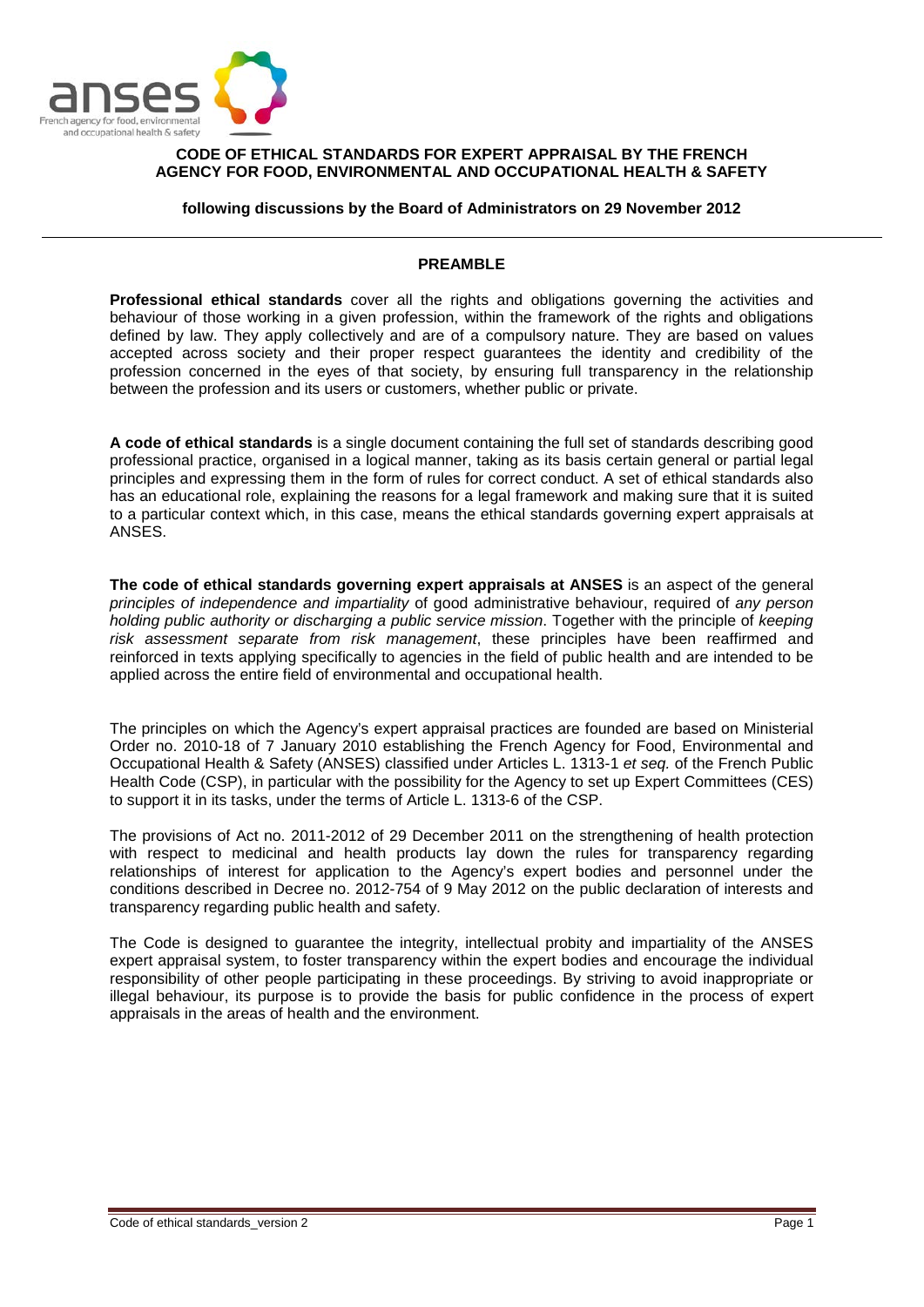### **Article 1: Purpose**

The purpose of this Code, given the nature of ANSES as a public institution, the texts by which it was established and its Internal Rules and Regulations, is to define and specify its ethical standards in order to ensure, via the multiplicity of sources used, the impartiality and objectivity of its expert appraisal and the independence of its decisions and opinions, to facilitate dialogue with its supervisory ministries and the professionals involved, and to ensure that its operations are transparent for the general public.

## **Article 2: Scope**

This Code of Ethical Standards applies to all expert appraisals carried out under the responsibility of ANSES, and may also be extended to cover partners contributing to expert appraisals under contract.

## **TITLE I: GENERAL ETHICAL STANDARDS APPLICABLE TO ANSES EMPLOYEES AND EXTERNAL CONTRIBUTORS**

**Article 3:** ANSES employees and external contributors are required to comply with the general regulations applicable to civil servants laid down in Act no. 83-634 of 13 July 1983 defining the general status of state employees and describing the obligations incumbent on them, and Act no. 93-122 of 29 January 1993 concerning the prevention of corruption and guaranteeing the transparency of financial affairs and public procedures, as laid down in Article L. 1313-10 of the CSP.

## **Article 4: Obligation of impartiality**

In view of the obligation of impartiality and the principle of neutrality applying to public servants, ANSES employees and external contributors must not participate in any matters that may involve their personal interest, even indirectly.

They must not have any involvement likely to compromise their independence, in their own name or through third parties, in the companies or institutions with whom the Agency has to deal**[1](#page-1-0) .** 

Taking unlawful advantage of an interest is punishable by five years imprisonment and a fine of €75,000 and is defined in Article 432-12 of the French Penal Code as "*the taking, receiving or keeping of any interest in a business[2](#page-1-1) or business operation, either directly or indirectly, by a person holding public authority or discharging a public service mission, or by a person holding a public electoral mandate who at the time in question has the duty of ensuring, in whole or in part, its supervision, management, liquidation or payment."*

#### **Article 5: No-gifts policy**

As specified in Paragraph 1 of Article L. 1451-2 of the CSP, persons required to file a public declaration of interests (PDI) may not receive gifts or gratuities in money or in kind, of any nature, either directly or indirectly, offered by companies providing services or producing or selling products reimbursed by mandatory social security schemes. This provision applies to companies operating within the sphere of competence of the Agency.

# **Article 6: Confidentiality[3](#page-1-2)**

The obligation of confidentiality includes:

professional secrecy, imposed in order to protect individuals, with infringements punishable under the Penal Code; this particularly concerns information regarding medical secrecy, industrial and commercial secrets and national defence, according to the conditions and sanctions laid out in Articles 226-13 and 226-14 of the Penal Code;

Code of ethical standards\_version 2 **Page 2** Page 2

<span id="page-1-1"></span><span id="page-1-0"></span> $1$  Articles L.1313-10 I, L.1451-1 and L.1452-3 of the CSP.<br><sup>2</sup> "Business" is used here as a generic term to cover all forms of legal entity.

<span id="page-1-2"></span> $3$  Articles L. 1313-10 and L.1451-1 I of the CSP and Article 26 of Act no. 83-634 of 13 July 1983 on the rights and obligations of civil servants.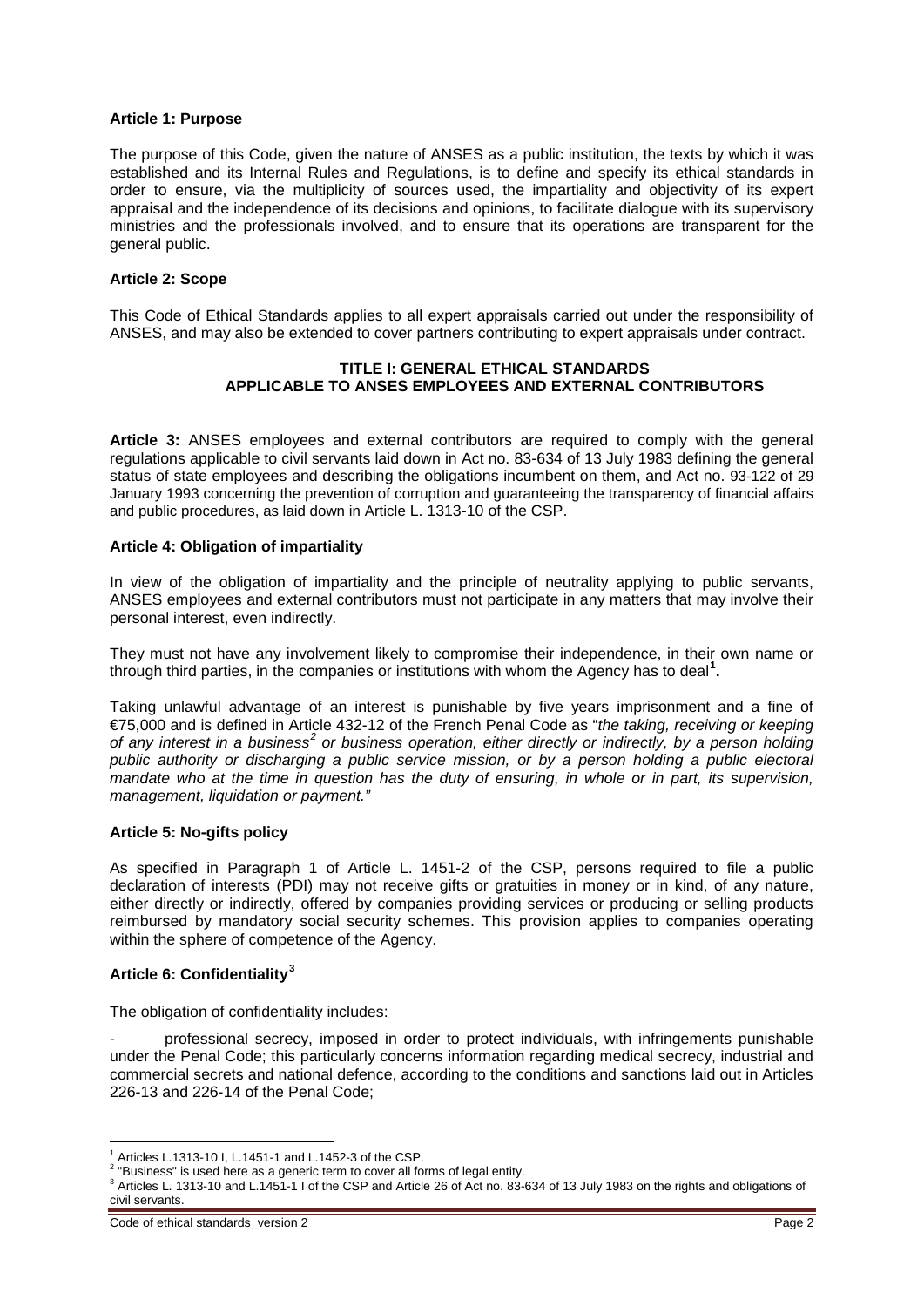- discretion, requiring ANSES employees and external contributors not to divulge information or indications concerning their missions, imposed in order to protect ANSES and to ensure that its services function correctly; those infringing this rule are liable to disciplinary action.

Professional secrecy and discretion cover any information that may come to the notice of ANSES employees and external contributors in the performance of their duties, including not only information entrusted to them directly but also anything they may have seen, heard or understood<sup>[4](#page-2-0)</sup>.

The fact that other people may already be aware of the information revealed does not affect their confidential and secret nature. ANSES employees and external contributors can therefore only be released from this obligation of professional discretion by express decision of ANSES or by legal procedures.

## **Article 7: Obligation to exercise discretion**

Without prejudicing the application of the provisions of Article L.1451-1-1 of the CSP specifying the conditions for transparency regarding expert appraisal, public statements on subjects related to the Agency's missions must not adversely affect its interests nor bring it into disrepute.

ANSES employees and external contributors must exercise extreme restraint when expressing opinions and abstain from any critical remarks that by way of insult or inaccuracy might be damaging to the public service in which they work.

## **Article 8: Guarantee of protection**

ANSES's Internal Rules and Regulations guarantee professional protection of its employees and external contributors under the same conditions as those provided by the regulations governing civil servants. Under their provisions, ANSES ensures the defence of its employees and contributors against threats, violence, blatantly illegal acts, insult, defamation or offensive comments to either themselves or those close to them, to their persons or their possessions, in the exercise of their functions.

#### **Article 9: Rules concerning the State Ethics Commission**

ANSES employees, whether civil servants or contract workers, who have been employed continually for at least a year, when leaving their positions either temporarily or permanently, are subject to the regulations<sup>[5](#page-2-1)</sup> concerning the exercise of private activities.

# - **9.1: Bringing issues before the Commission**

Employees wishing to exercise a private activity must inform ANSES in writing at least one month before temporarily or permanently leaving their positions.

Prior to the employee taking up the intended activity, ANSES then places the issues before the Ethics Commission if said employee has been responsible:

- either for signing contracts of any type, or expressing an opinion on such contracts, with the private company that they wish to join;

- for proposing decisions concerning operations, or expressing an opinion on such decisions, carried out by the private company that they wish to join.

Code of ethical standards\_version 2 Page 3 Page 3

<span id="page-2-0"></span><sup>&</sup>lt;sup>4</sup> Without prejudicing the application of the provisions of Articles L.1451-1-1 and R.1451-6 of the CSP specifying the conditions for transparency regarding expert work, although group meetings, the opinions expressed in such meetings, the fact that a report has been forwarded, the tenor of its conclusions and the working procedures, among other details, are covered by confidentiality requirements, they are nonetheless covered by an obligation of discretion. This obligation prohibits ANSES employees and external contributors from mentioning the above details in public, in order to avoid compromising the smooth operation of the Agency and, more generally, the government departments with which it works. ANSES employees and external contributors may not infringe this obligation either at the request of their own line management nor that of any third party (persons from outside the Agency and not authorised to have knowledge of its operating procedures).

<span id="page-2-1"></span><sup>&</sup>lt;sup>5</sup> Decree no. 2007-611 of 26 April 2007 amended with regard to the exercise of private activities by public employees or employees without tenure who have temporarily or permanently left their positions, and to the Ethical Standards Commission.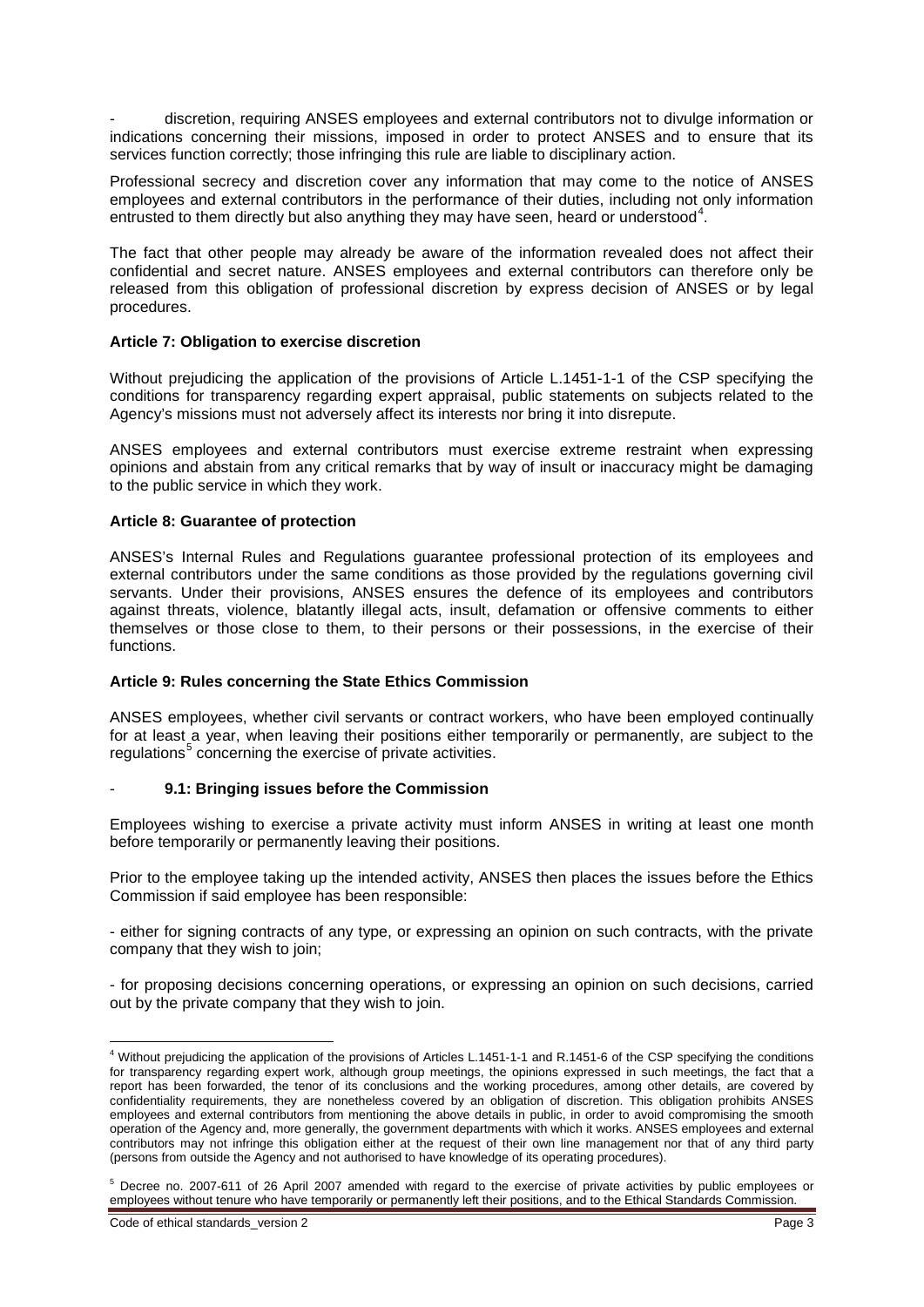This requirement applies for the three years after employees leave their positions.

## - **9.2: An opinion from the Commission**

The Commission is requested to issue an opinion on whether the functions exercised within ANSES are compatible with whatever gainful activity the interested party wishes to practice, whether salaried or not, in a private company or other organisation, or a public organisation operating under the regime of private law in a competitive sector, or as a professional self-employed activity.

Employees are also subject to the provisions of Article 432-13 of the French Penal Code prohibiting them from practising any activity on behalf of certain of the companies with which they may have been in contact in the course of their functions, for a period of three years after leaving their positions.

#### **TITLE II: EXPERT APPRAISAL ACTIVITIES AT ANSES AND ADDITIONAL RULES ON ETHICAL STANDARDS, SPECIFIC TO THOSE PARTICIPATING IN EXPERT APPRAISALS**

## **Article 10: Guidelines for expert appraisal activities**

Expert appraisal activities at ANSES comply with the principles of impartiality, transparency, plurality and adversarial debate specified in Article L.1452-1 of the Public Health Code.

Health risk assessments are carried out collectively by expert groups to ensure the possibility of open debate and the recording of any dissenting opinions.

To apply these principles, ANSES organises and defines the operating procedures for its expert appraisal activities, particularly by means of documents specifying the internal quality system for collective expert appraisals, in compliance with the requirements of the NF X 50-110 Standard.

# **Article 11: Selecting experts**

Successful expert appraisal depends on the selection of suitable experts.

ANSES proceeds by public calls for applications, ensures that the experts chosen possess the necessary competence and independence and strives to avoid any bias or discrimination in its choices.

ANSES takes steps to ensure professional pluralism in its expert bodies and regularly renews their members.

#### **Article 12: The Agency's independence and impartiality in its contractual partnerships**

In order to ensure its independence and impartiality, ANSES sets a framework for its contractual relationships with private partners.

This partnership policy requires that special attention be given to contracts (service or research contracts). New or renewed contracts include specific standard clauses indicating that contractual obligations cannot contradict obligations resulting from the legal and regulatory requirements to which ANSES is subject, especially as regards risk assessment and marketing authorisations for veterinary medicinal products.

ANSES undertakes not to make partnership agreements under conditions likely to raise conflict of interest issues or to call into question the independence of the work it carries out and the opinions it publishes.

All exploitation contracts are examined, to ensure that the intended exploitation is the best solution in terms of public or animal health and the general interest, and is not likely to compromise the independence of ANSES. Under no circumstances may these contracts lead to remuneration for the Agency based on turnover by the partner in France or Europe, wherever the Agency has influence.

Partners for such contracts are chosen on the basis of objective and fully disclosed criteria. For this purpose, the Agency follows a procedure involving calls for expressions of interest.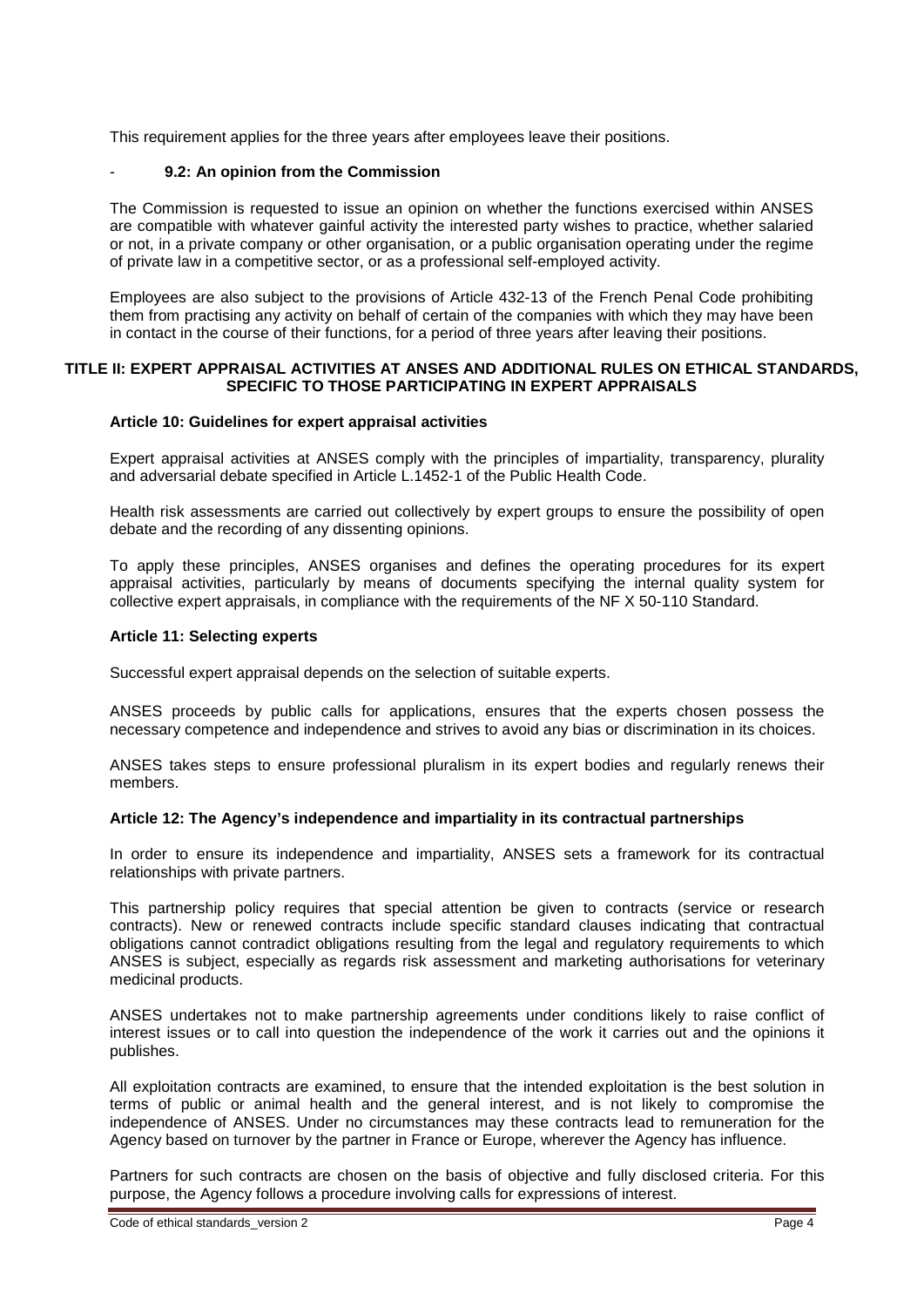ANSES takes great care to preserve:

- its scientific assets: licences for use (non-exclusive where possible) are preferred to contracts granting the permanent transfer of rights;

- fair and equal relations with the contractual partner: limited contract duration and the inclusion of exit clauses, in the event of total or partial absence of exploitation, for example;

- the financial aspects of the contractual cooperation: a fixed price, independent of actual commercial exploitation, is systematically preferred to payment of royalties. The price is calculated with a view to ensuring that the contract will be financially balanced.

## **Article 13: Independence and impartiality of those performing expert appraisals**

Persons participating in expert appraisal activities and therefore subject to obligations of impartiality must not deal with issues in which they have a direct or indirect interest, nor uphold any personal interest. They must act independently of all outside influence, consider only the assessment criteria of their own scientific disciplines, base their conclusions and their judgements on an objective analysis of all the data of which they have knowledge, and give particular attention to uncertain or contradictory data.

Persons participating in expert appraisal activities must consider whether the conditions under which they perform their mission enable them to perform it in total impartiality. If they have personal relationships with individuals or legal entities active within the field of their mission that could prevent such impartiality, or if they have had such relationships in the past, they must verify that these facts are not of a nature to bias their appraisal (whether positively or negatively), and in the event of uncertainty notify the Agency.<sup>1</sup> The most important aspect of this case is less any real bias that might result from these elements than perception by third parties of possible bias. The least suspicion, based on facts such as disputes between two people or the expression of certain positions in the past, would be enough to suggest a lack of impartiality.

#### **Article 14: Public declaration of interests**

Members of expert bodies and employees of ANSES whose positions appear on the list drawn up by the Director General in compliance with Article 9 of the Agency's Internal Rules and Regulations must complete a written declaration of interests. This requirement also applies to persons invited to contribute their expertise to the aforementioned collegial bodies who are not members of these bodies.

In compliance with Article L.1451-1 of the CSP, they may not take part in the work, discussions or voting of the bodies to which they have been appointed until their public declaration of interests (PDI) has been completed. It must be updated in compliance with the regulations in force, as laid down by the Agency's Internal Rules and Regulations. It mentions relationships of interest of all kinds, whether direct or through an intermediary, held by the declarer, currently or during the five years before taking up his or her position, in companies, institutions or consultative bodies whose activities fall within the Agency's field of competence or that of the collegial body of which he or she is a member. The obligation to inform formalised by this declaration covers all interests, relationships or facts liable to give rise to conflicts of interest or incompatibility between the missions of individuals participating in the Agency's expert appraisal and their outside activities.

## **Article 15: Prevention and management of conflicts of interest for people participating in expert appraisal activities**

ANSES collects the public declarations of interest of people participating in expert appraisal activities in compliance with Article 14 of this Code of Ethical Standards. ANSES records the analysis of the declared relationships of interest carried out before each CES meeting, depending on the agenda, and identifies any risk of conflict of interests.

If any potential conflict of interests is identified regarding the case to be examined, the expert concerned is excluded from participating. Under the terms of Article L.1451-1 of the CSP, the expert cannot take part in the work, the discussions or the voting of the body to which he or she belongs.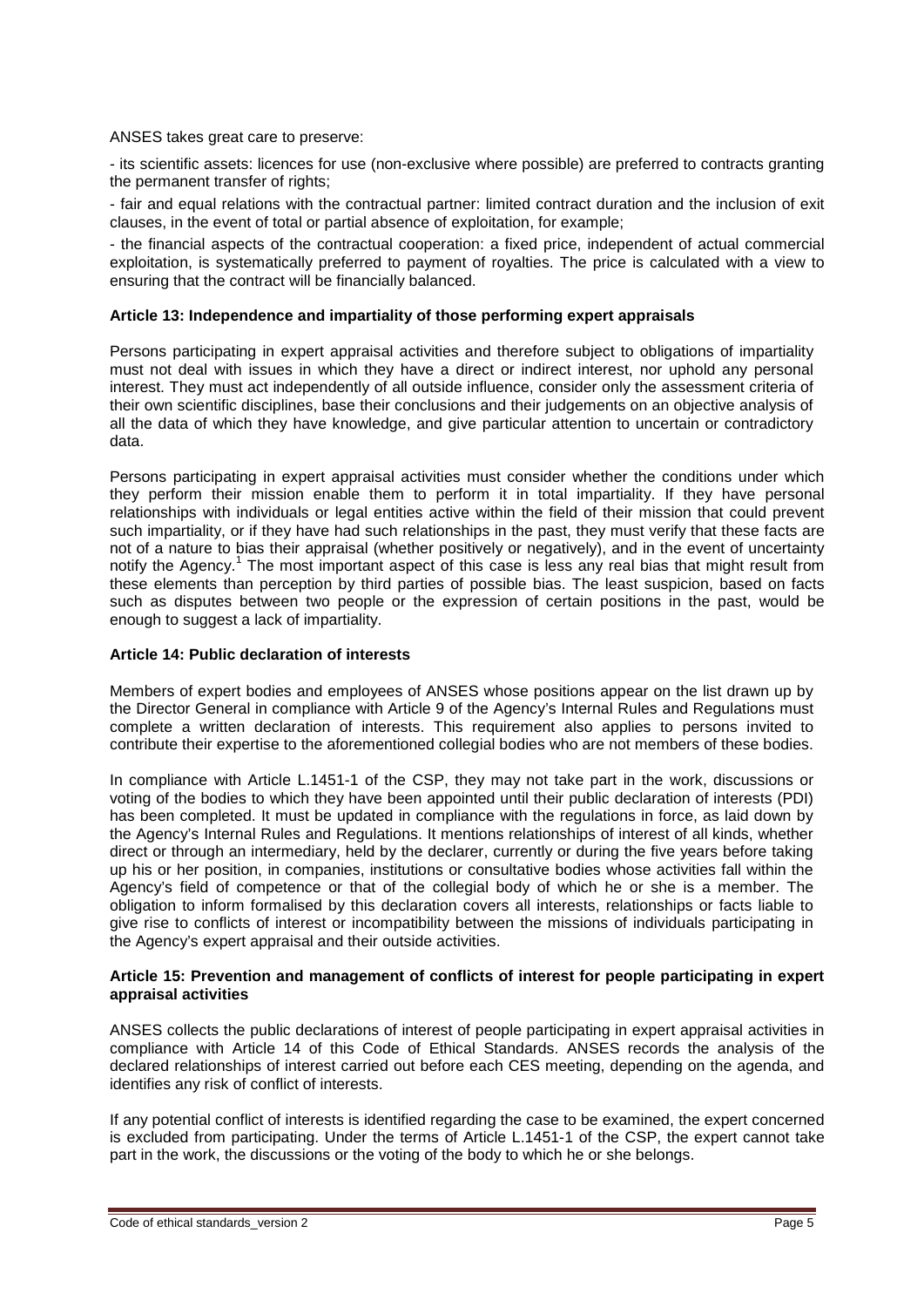However, work conducted by an expert with a conflict of interest may be taken into account, under the terms established by the Agency, especially by means of a hearing. However, this expert may not participate in any phase of the examination of the issue.

## **Article 16: Transparency and traceability of decisions**

In accordance with Articles L.1451-1 and R.1451-2 of the CSP, PDIs submitted to ANSES are published, with the exception of specific details involving family relationships, sums of money collected and reported financial interests.

Publication complies with Article R.1451-3 of the Public Health Code, according to procedures specified by the Agency's Internal Rules and Regulations.

Although it guarantees the confidentiality of information covered by industrial, commercial and medical secrecy, ANSES publishes all its reports, opinions and recommendations and the methods used to reach them. It thus helps improve the sharing of available scientific knowledge and pursues the principle of reaching out to civil society.

In the event of disagreement between experts after the discussion phase, the Agency gives full expression to dissenting positions in the published Opinions.

ANSES is responsible for maintaining traceability of the expert appraisal process and conserving all items related to the expert appraisal work through to the finished product, including the Opinion, irrespective of whether a decision has been reached.

To this end, and in compliance with the provisions of Articles L.1451-1-1, R.1451-6 and R 1451-7 of the CSP, a full sound recording of the meetings of Expert Groups is made, in accordance with the procedures specified in the Agency's Internal Rules and Regulations, together with written minutes posted on the Agency's website, also in accordance with the procedures specified in the Agency's Internal Rules and Regulations. The minutes include the agenda, a record of the discussions, the details and explanations of voting, and any dissenting opinions.

# **Article 17: Personal approach to the mission**

Experts carrying out missions for ANSES are appointed personally *(intuitu personae*); i.e. they may not delegate their authority to anyone else and must express themselves in their own name.

Experts have total freedom of scientific expression during working sessions.

# **Article 18: Competence and "best efforts"**

In the context of their missions, and with due consideration for the resources available, experts must make their best effort to focus on the mission and carry out the tasks involved. They must take care to record a thorough account of the methodology followed, the sources used, hypotheses advanced and individuals questioned. They must comply with the Agency's quality standards.

This obligation applies to the resources engaged and not to the results obtained. As long as an expert can demonstrate that they made their best efforts and complied with the above-mentioned procedures, no blame can attach to them for having arrived at an erroneous conclusion.

ANSES experts must not accept an offer to work on a case for which they are not or do not consider themselves to be competent. If, while carrying out a mission, an expert is confronted by a question beyond the scope of his or her competence or falling within a different speciality, he or she must inform ANSES and assist the Agency in deciding how to proceed: suggest the appointment of another person, or cancel the mission that he or she lacks the competence to complete.